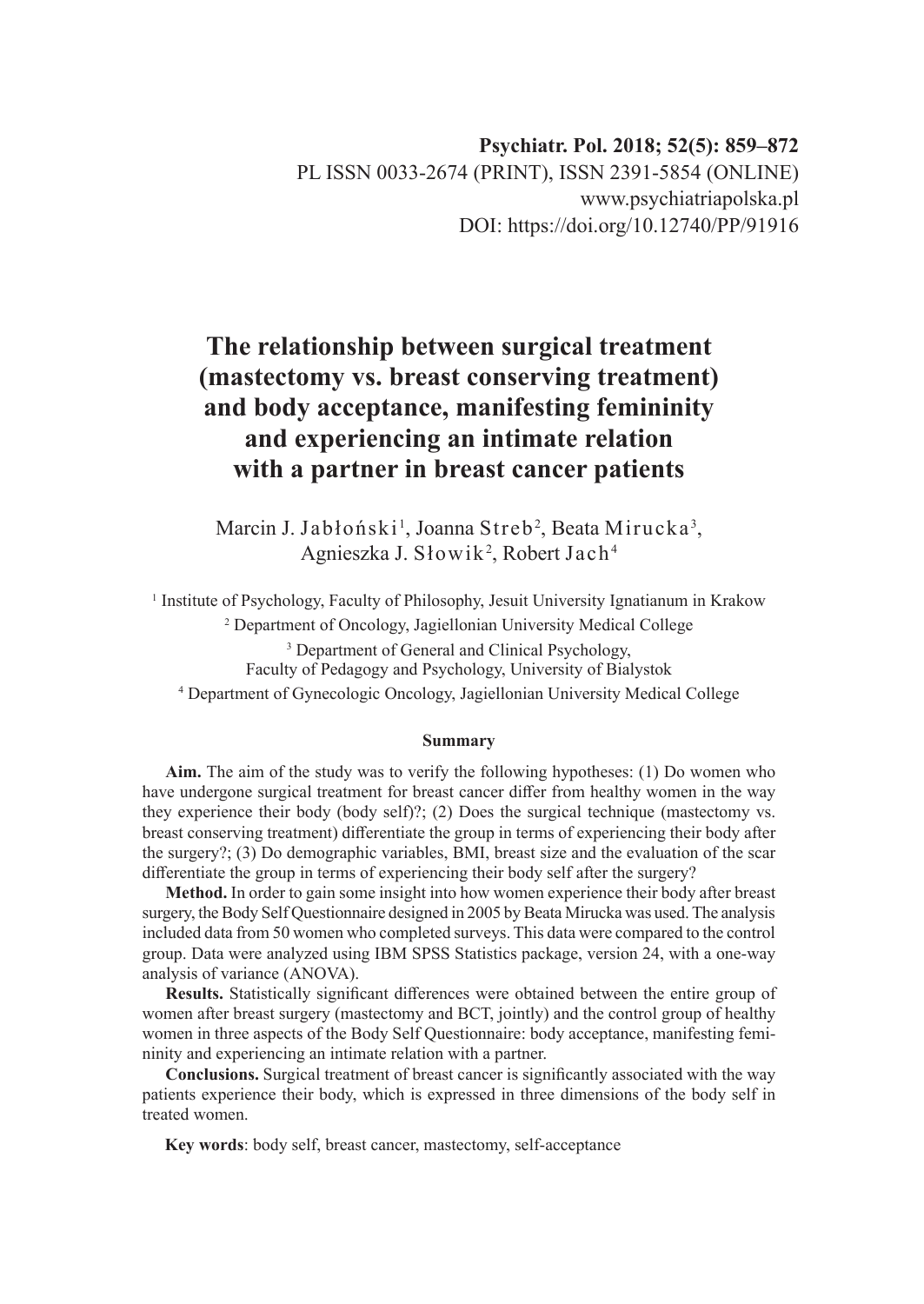### **Introduction**

On a global scale, breast cancer is the second most common cancer with more than 1 million of new cases per year [1, 2]. A similar frequency rate of new cases occurs in the USA [3]. In Poland, breast cancer is the most frequent malignant cancer in women and, according to the Polish National Cancer Registry data of December 2014, the number of new cases has exceeded 16,500 and has increased in the past two decades by about 10,000. After lung cancer, breast cancer is also the second most common cancer-related cause of death among Polish women (approximately 5,500 deaths per year) [4]. Recent decades show a significant progress in the treatment of breast cancer through early diagnosis, the application of systemic and hormonal treatment methods, and breast-conserving surgical techniques. Still, surgical treatment of breast cancer entails physical changes that may have adverse effects on the self-confidence and intimate relationships in women [1, 2]. This is due to the fact that surgical treatment of breast cancer, especially mastectomy, concerns a very special area of the body in terms of physiology, esthetics, emotions and symbols. Therefore, invasive treatment can affect the patient's body image, mood and quality of life [2, 5–13]. The issue of body image is of potentially high importance for female patients operated for oncological reasons [3].

The research carried out by Polish authors indicates that 32% of respondents after mastectomy can feel less confident about their body and their self-esteem may decrease [14, 15]. Also foreign publications widely discuss the image of the body in women who obtained surgical treatment for breast cancer. The tools created to investigate this issue [16–20] include special surveys covering a comprehensive description of the body image along with its affective, behavioral, cognitive, functional, sexual, and emotional aspects [18, 21–24]. Usually, they refer to a classical understanding of the image of the body as a phenomenon which is shaped based on the integration processes of emotional, perceptive, and socio-cultural standards of beauty [25], attributing less importance to the subjective aspect of experiencing one's body [26]. The image of the body, besides the body schema, is the main mental representation of the "body self" responsible for experiencing the body as a source of corporeal experiences building up to more complex structures, such as feelings and body states, developing the final sense of a subjective body**,** which is the body self (Self) [27–30]. The subjective perspective of the body self is a way of experiencing oneself in the body together with one's sexuality, whereas the objective perspective constitutes a collection of mental representations of the body. In subjects undergoing proper development processes these two dimensions of the body self create an integrated system, which is one of the most fundamental systems of the Self [31–34].

The concept of the body self was analyses in groups of women suffering from eating disorders [35–37], women staying in attachment relationships or suffering from trauma [38], and in the context of anxiety disorders in women with the ACoA trauma syndrome [39]. The present study analyses the body self of women with breast cancer. We have made an attempt to address the following research questions: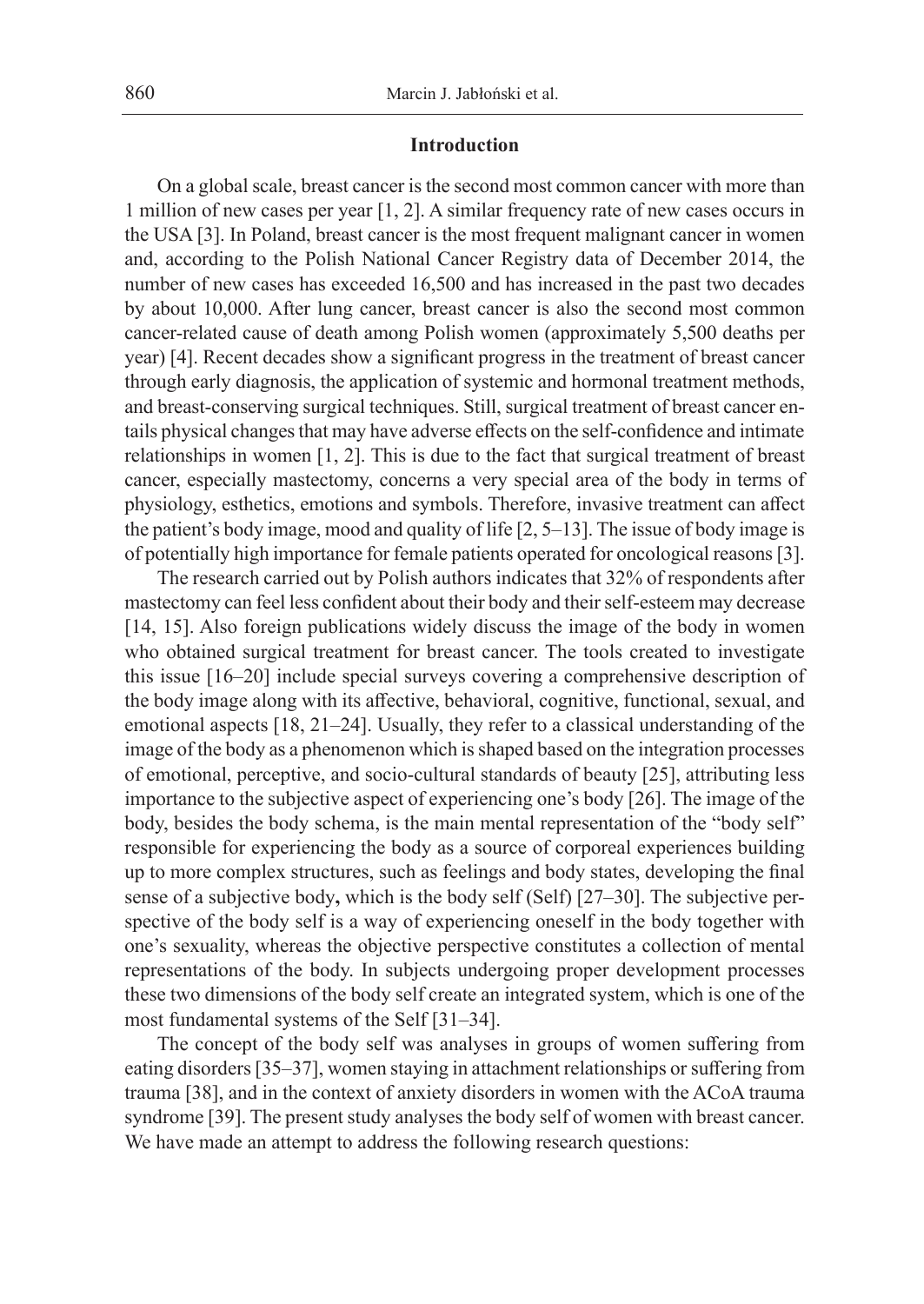- (1) Do women who have undergone surgical treatment for breast cancer differ substantially from healthy women in the way they experience their body (body self)?
- (2) Does the nature of the surgical technique (breast conserving therapy BCT vs. mastectomy), and thus the extent of treatment (breast conserving surgery vs. removal of a breast) differentiate the tested group of women with breast cancer in terms of the body self?
- (3) Do demographic variables: BMI, breast size from before the surgery and the subjective evaluation of the appearance of the post-operative scar differentiate the tested group of women with breast cancer in terms of experiencing their body after the operation?

The presented results are part of a larger project carried out by the Department of Gynecologic Oncology, Jagiellonian University Medical College, Krakow, Poland and the Department of Oncology, Jagiellonian University Medical College, Krakow, Poland under the common title: "Subiektywny obraz ciała – «Ja cielesne», a poziom satysfakcji seksualnej u kobiet poddanych zabiegom ginekologicznym i onkologicznym" ("Subjective image of the body – *Body self* and the level of sexual satisfaction in women undergoing gynecological and oncological treatment"). The study was approved by the Bioethics Commission of the Jagiellonian University KBET/96/B/2013.

# **Research method**

The conducted study was a cross-sectional survey. It was carried out in the Department of Oncology between March and December 2015. The inclusion criteria were as follows: women aged 18 to 65 years with an early breast cancer diagnosis, after primary surgery of nipple tumor due to invasive cancer (mastectomy or breast conserving treatment), without the characteristics of generalized cancer, who have agreed to take part in the survey and were mentally able to answer the questions of the *J-C questionnaire*, scoring between 0 and 1 points in the ECOG (Eastern Cooperative Oncology Group) performance status. The exclusion criteria were as follows: patients not meeting the age criterion; patients with stage IV breast cancer where cancer has metastasized and inoperable patients (e.g., due to a poor general condition, inflammatory breast cancer, etc.); patients admitted to the unit but unwilling to participate in the survey; patients mentally unable to complete the *J-C questionnaire* unassisted, as well as patients scoring between 2 and 5 points in the ECOG performance status.

In order to gain some insight into how women experience their body after breast surgery, the *J-C Questionnaire* (*Body-Self Questionnaire*) was used. The survey, designed by Beata Mirucka [34], comprises 41 statements assigned to four scales identified on the basis of a factor analysis. The A Scale identifies the primary aspect of the body self, which is the acceptance of one's body defined by the level of women's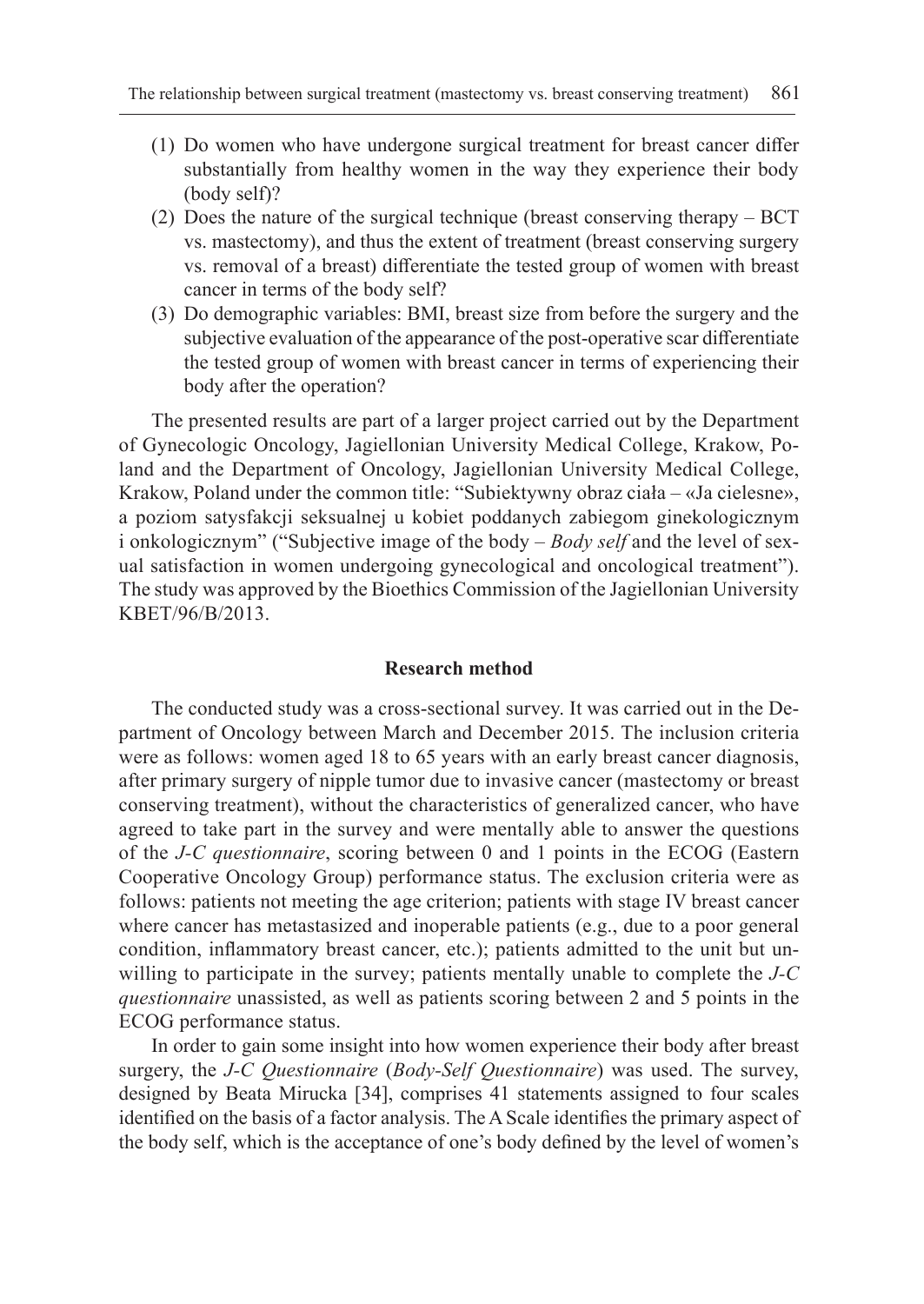satisfaction with their appearance and current body shape. High scores on this scale indicate a high level of acceptance of the subject's own body, appearance and body shape. Low results indicate serious difficulties in the acceptance of the subject's body as well as treating the body as a burden or experiencing – due to this fact – problems in everyday life. Indirectly, they also suggest that the patient experiences disintegration of the self and views her body as remaining in opposition to the Self and being a source of negative feelings. The M Scale describes the way of experiencing oneself in an intimate, sexual relation with a partner. High scores on this scale are indicative of positive experiences in sensual and emotional relations with people of the opposite sex and the ability to experience satisfaction and pleasure coming from a physical intimacy with the other person while maintaining one's own distinctness (sense of one's self). Low results may suggest experiencing anxiety and tension in intimate situations. They also could account for a tendency to avoid such situations. The K Scale concerns the acceptance and stressing (manifesting) one's femininity. It allows to determine to what extent the fact of being a woman is a source of positive experiences and motivation to further exploration of womanhood. High results suggest a high level of acceptance of oneself as a woman and willingness to accentuate femininity with clothes or makeup. Low results reveal difficulties in identifying and showing femininity, experiencing anxiety and tension which result in hiding the attributes of femininity and, finally, in the rejection of femininity. The E Scale describes a woman's attitude to food intake and weight maintenance. Low results indicate difficulties in controlling the quantity of consumed food along with excessive attention attached to weight maintenance and the followed diet. They suggest that a given woman focuses on matters related to her diet and weight, and most of the time is preoccupied with controlling herself with respect to "what, where and when I can eat". Persons with high results on this scale treat eating food adequately, as one of the many equivalent aspects of daily living. Eating and controlling one's food intake are not treated as problematic. People satisfied with their weight do not feel the need to stick to particular diets, to fast or to do extensive weight-loss-oriented workouts. If they do sports, they do so to maintain a good physical condition, rather than in order to get rid of unnecessary calories.

These four aspects constitute the basis of the overall description of the body self, which comprises the results of the four scales of the questionnaire: A Scale – Body acceptance, M Scale – Experiencing intimacy with the opposite sex, K Scale – Manifesting femininity, and E scale – Attitude to food and body weight. The questionnaire has a high criterion validity which is 0.723 for the tool as a whole, whereas for particular scales it takes the following values: A Scale =  $0.78$ , M Scale =  $0.58$  K Scale =  $0.29$ , and E Scale = 0.43. Cronbach's alpha for the whole scale is 0.93 and for the individual scales it is as follows: A Scale  $\alpha_A = 0.89$ , M Scale  $\alpha_M = 0.88$ , E Scale  $\alpha_E = 0.83$ , and K Scale  $\alpha_k = 0.74$ . Split half reliability, assessed by the Guttman Split-half and the Unequal-length Spearman-Brown, is uniform and equals to 0.83; for the first part it reaches 0.90 and for the second 0.88 [36].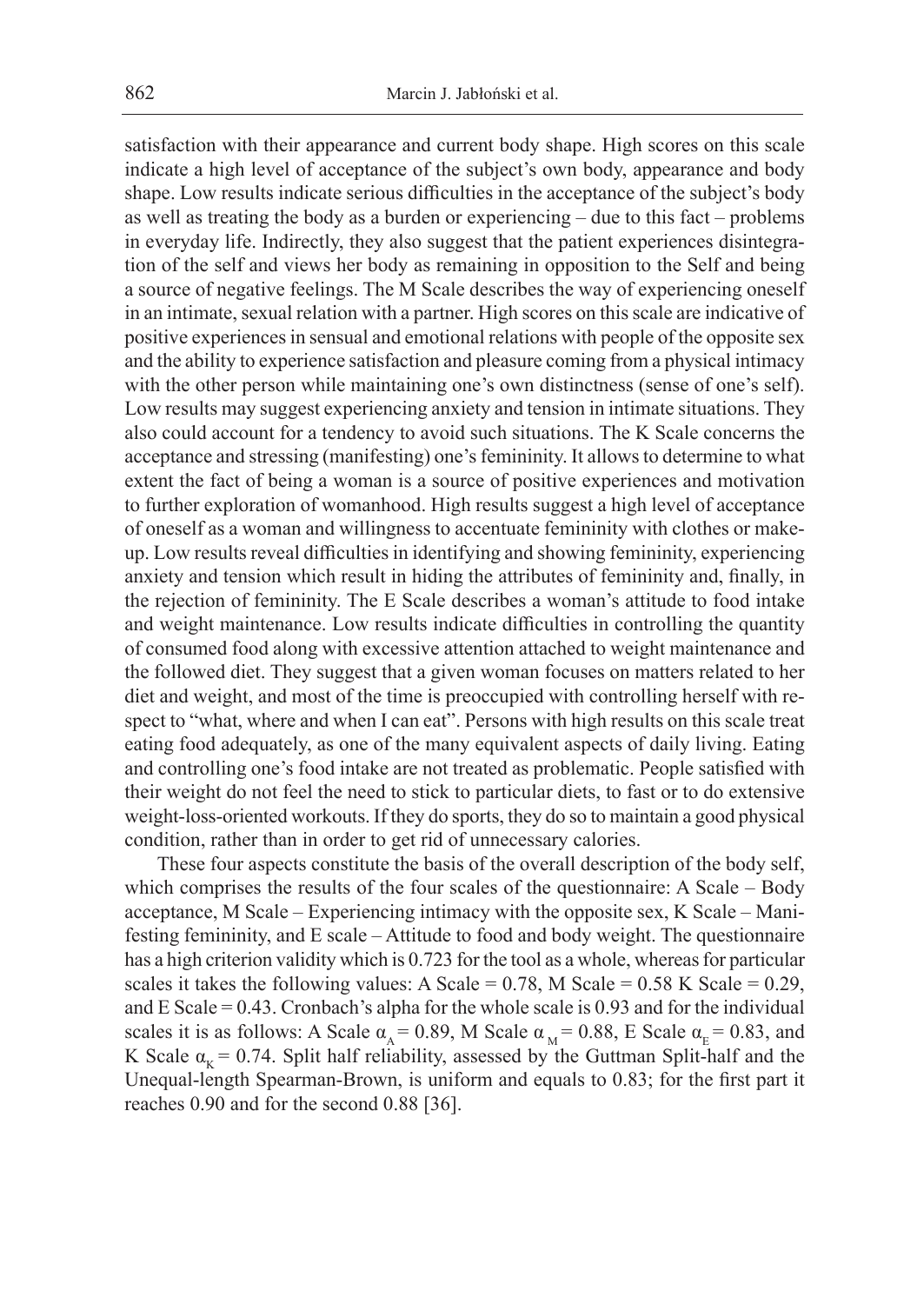# **Statistical analysis**

Data were analyzed using an IBM SPSS Statistics package, version 24, with a oneway analysis of variance (ANOVA).

## **A description of the group of women with breast cancer and the control group**

From among the pre-qualified women, 11 patients failed to meet the required ECOG performance status, 6 had IV stage cancer, 5 did not agree to take part in the survey, while 8 patients failed to submit questionnaires despite having expressed their consent to participate in the study. Eventually, the analysis included data collected from 50 women who completed surveys. The youngest patient was 32 years old and the oldest was 65. The majority of respondents were professionally active women, inhabitants of big cities. Women with secondary education slightly outnumbered other groups. The patients' BMI (Body Mass Index) was calculated and other diseases apart from cancer were recorded. Table 1 presents detailed characteristics of the tested group split into subsets of women after mastectomy and breast conserving treatments (BCT).

| Variables                                   | <b>BCT</b>  | Mastectomy |  |
|---------------------------------------------|-------------|------------|--|
|                                             | $N = 26$    | $N = 24$   |  |
| Age                                         |             |            |  |
| Mean                                        | 51.54       | 52.17      |  |
| Standard deviation                          | 9.09        | 9.14       |  |
| Minimum                                     | 33          | 32         |  |
| Maximum                                     | 65          | 64         |  |
| Place of residence                          |             |            |  |
| Large city (above 100 thousand inhabitants) | 14 (53.8%)  | 12 (50%)   |  |
| Small town (up to 100 thousand inhabitants) | $4(15.4\%)$ | 4 (16.7%)  |  |
| Village                                     | 8 (30.8%)   | 8 (33.3%)  |  |
| Education                                   |             |            |  |
| Higher                                      | 8 (30.8%)   | 8 (33.3%)  |  |
| Secondary                                   | 10 (38.5%)  | 10 (41.7%) |  |
| Vocational                                  | 7 (26.9%)   | 5(20.8%)   |  |
| Primary                                     | $1(3.8\%)$  | $1(4.2\%)$ |  |
| Other diseases                              |             |            |  |
| None                                        | 11 (42.3%)  | 13 (54.2%) |  |

Table 1. **The characteristics of the two groups: women after BCT and women after mastectomy**

*table continued on the next page*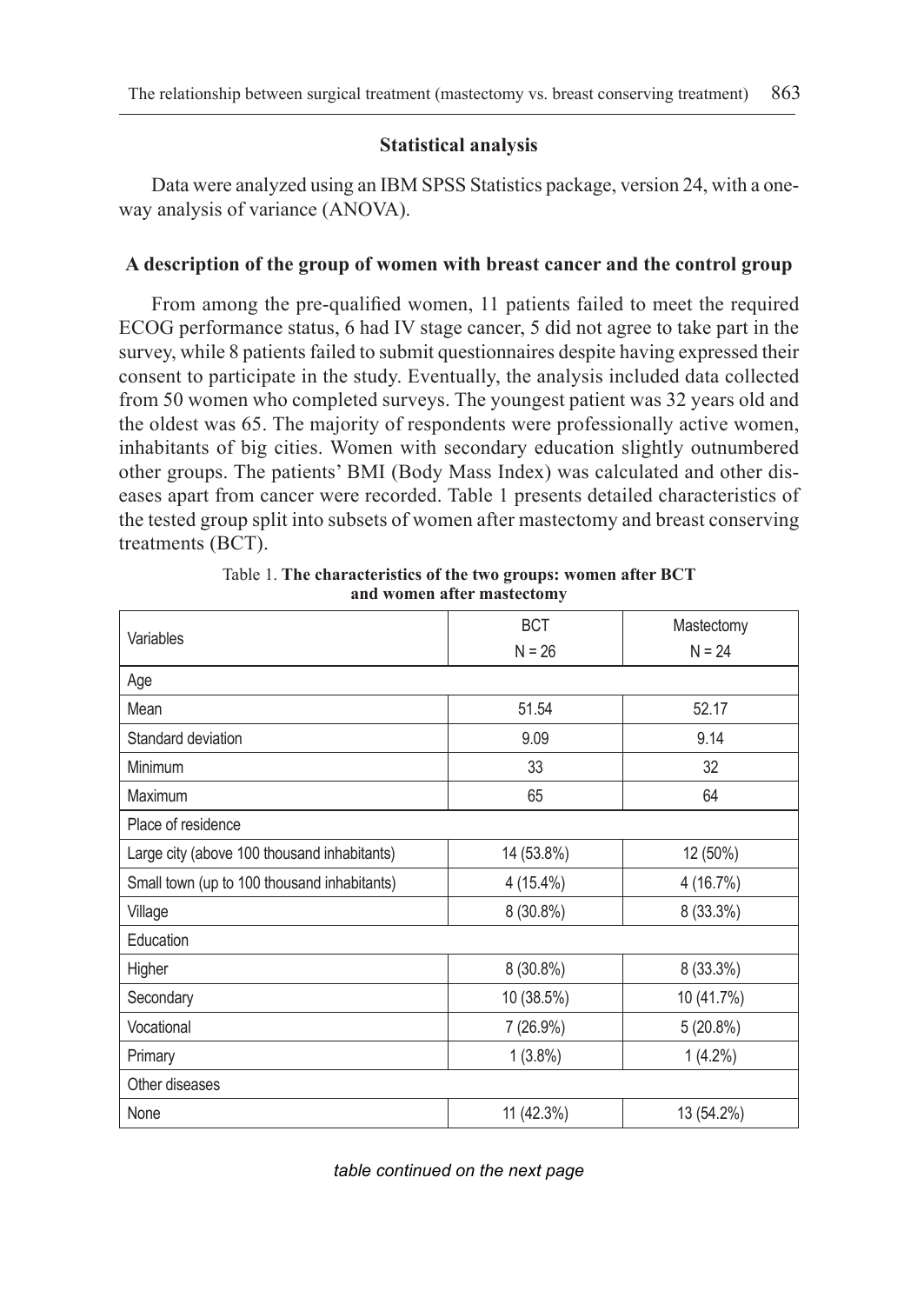| Circulatory disorders    | 10 (38.5%) | 7(29.2%)   |  |  |
|--------------------------|------------|------------|--|--|
| Metabolic disorders      | $1(3.8\%)$ | $1(4.2\%)$ |  |  |
| Endocrine disorders      | 2(7.7%)    | $2(8.3\%)$ |  |  |
| Motor organ disorders    | $1(3.8\%)$ | 0          |  |  |
| Nervous system disorders | $1(3.8\%)$ | $1(4.2\%)$ |  |  |
| Professional activity    |            |            |  |  |
| Yes                      | 16 (61.5%) | 20 (83.3%) |  |  |
| No                       | 10 (38.5%) | 4(16.7%)   |  |  |
| <b>BMI</b>               |            |            |  |  |
| Mean                     | 28.06      | 26.32      |  |  |
| Standard deviation       | 4.82       | 5.78       |  |  |

The bra cup size was registered and a subjective evaluation of the post-operative scar was recorded on the scale from 0 to 3 ( $0 - \text{good}$ ;  $1 - \text{average}$ ;  $2 - \text{poor}$ ;  $3 - \text{neutral}$ ). Table 2 presents the characteristics of a control group created for the study against the group of women after breast surgery.

Table 2. **A comparison of the treated group and the control group in terms of demographic data**

| Variables                                   | Women after breast surgery<br>$N = 50$ | Control group<br>$N = 54$ |
|---------------------------------------------|----------------------------------------|---------------------------|
| Age                                         |                                        |                           |
| Mean                                        | 51.54                                  | 48.72                     |
| Standard deviation                          | 9.03                                   | 8.91                      |
| Minimum                                     | 32                                     | 32                        |
| Maximum                                     | 65                                     | 65                        |
| Place of residence                          |                                        |                           |
| Large city (above 100 thousand inhabitants) | 26 (52%)                               | 27 (50%)                  |
| Small town (up to 100 thousand inhabitants) | 8(16%)                                 | 9(16.7%)                  |
| Village                                     | 16 (32%)                               | 18 (33.3%)                |
| Education                                   |                                        |                           |
| Higher                                      | 16 (32%)                               | 12 (40.7%)                |
| Secondary                                   | 20 (40%)                               | 24 (44.4%)                |
| Vocational                                  | 12 (24%)                               | $6(11.1\%)$               |
| Primary                                     | 2(4%)                                  | $2(3.7\%)$                |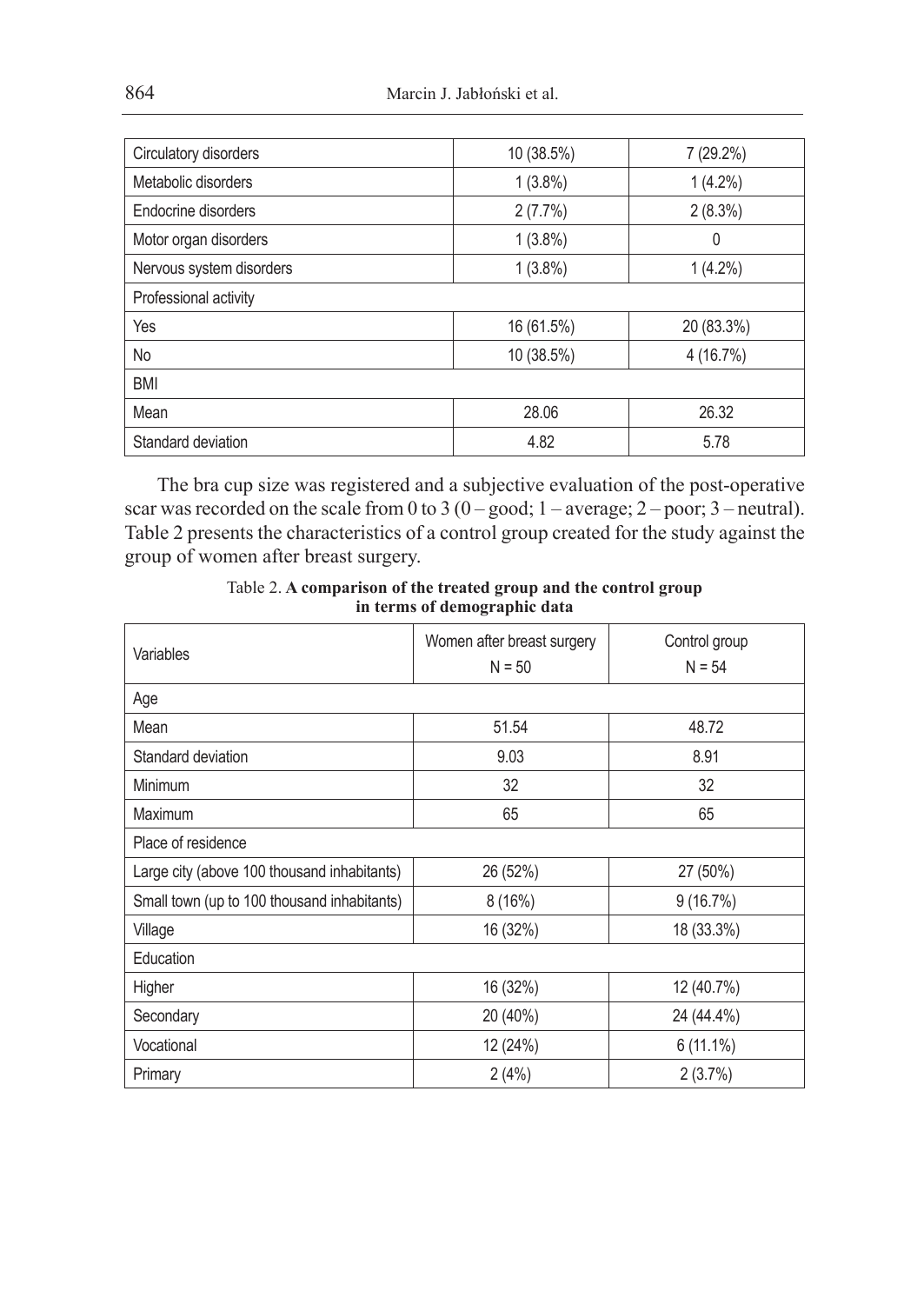# **Results**

Statistically significant differences were obtained between the entire group of women after breast surgery (mastectomy and BCT, jointly) and the control group of healthy women in three aspects of the *J-C questionnaire*: Body acceptance, Manifesting femininity and Experiencing intimacy. Patients after breast surgeries, regardless of the extent of their surgery, showed significantly lower results in the two categories of the *J-C questionnaire*: Body acceptance and Experiencing intimacy. A substantially higher mean value was recorded for the category representing Manifesting femininity in favor of treated patients when compared with the control group of healthy women. No significant statistical difference was observed between the treated group and the control group in terms of attitude to food and body weight (see Table 3).

| Body self                      |       | Group of women after<br>breast surgery<br>$N = 50$ |      |      | Control group<br>$N = 54$ |           | Significance<br>of differences | Effect size |           |                |
|--------------------------------|-------|----------------------------------------------------|------|------|---------------------------|-----------|--------------------------------|-------------|-----------|----------------|
|                                | M     | <b>SD</b>                                          | Min. | Max. | M                         | <b>SD</b> | Min.                           | Max.        | F(1, 102) | $\mathbb{P}^2$ |
| Body acceptance                | 40.97 | 11.38                                              | 6    | 60   | 55.83                     | 14.52     | 21                             | 78          | 33.40**   | 0.25           |
| Manifesting<br>femininity      | 32.97 | 10.46                                              | 12   | 60   | 19.20                     | 6.17      | 4                              | 31          | 67.93***  | 0.40           |
| Experiencing<br>intimacy       | 43.37 | 11.16                                              | 17   | 60   | 52.83                     | 12.85     | 19                             | 72          | 15.97***  | 0.13           |
| Attitude to food and<br>weight | 40.30 | 10.36                                              | 23   | 60   | 39.57                     | 9.63      | 21                             | 56          | 0.14      |                |

Table 3. **A comparison of the group of women after breast surgery and the control group in terms of the body self: ANOVA**

M – arithmetic mean; SD – standard deviation

No differences were revealed between women after mastectomy and women after breast conserving treatment (BCT), neither in the summary result, nor in the particular categories of the *J-C questionnaire* (see Table 4).

Table 4. **A comparison of the groups: BCT and after mastectomy in terms of the body self: ANOVA**

|                        |                        | Groups                 | Significance of differences |      |  |
|------------------------|------------------------|------------------------|-----------------------------|------|--|
| Body self aspects      | <b>BCT</b><br>$N = 26$ | Mastectomy<br>$N = 24$ |                             |      |  |
|                        | M (SD)                 |                        | F(1; 48)                    | р    |  |
| Body acceptance        | 41.82 (10.81)          | 40.83 (12.19)          | 0.01                        | 0.94 |  |
| Manifesting femininity | 33.14 (9.78)           | 32.78 (11.36)          | 0.01                        | 0.90 |  |

*table continued on the next page*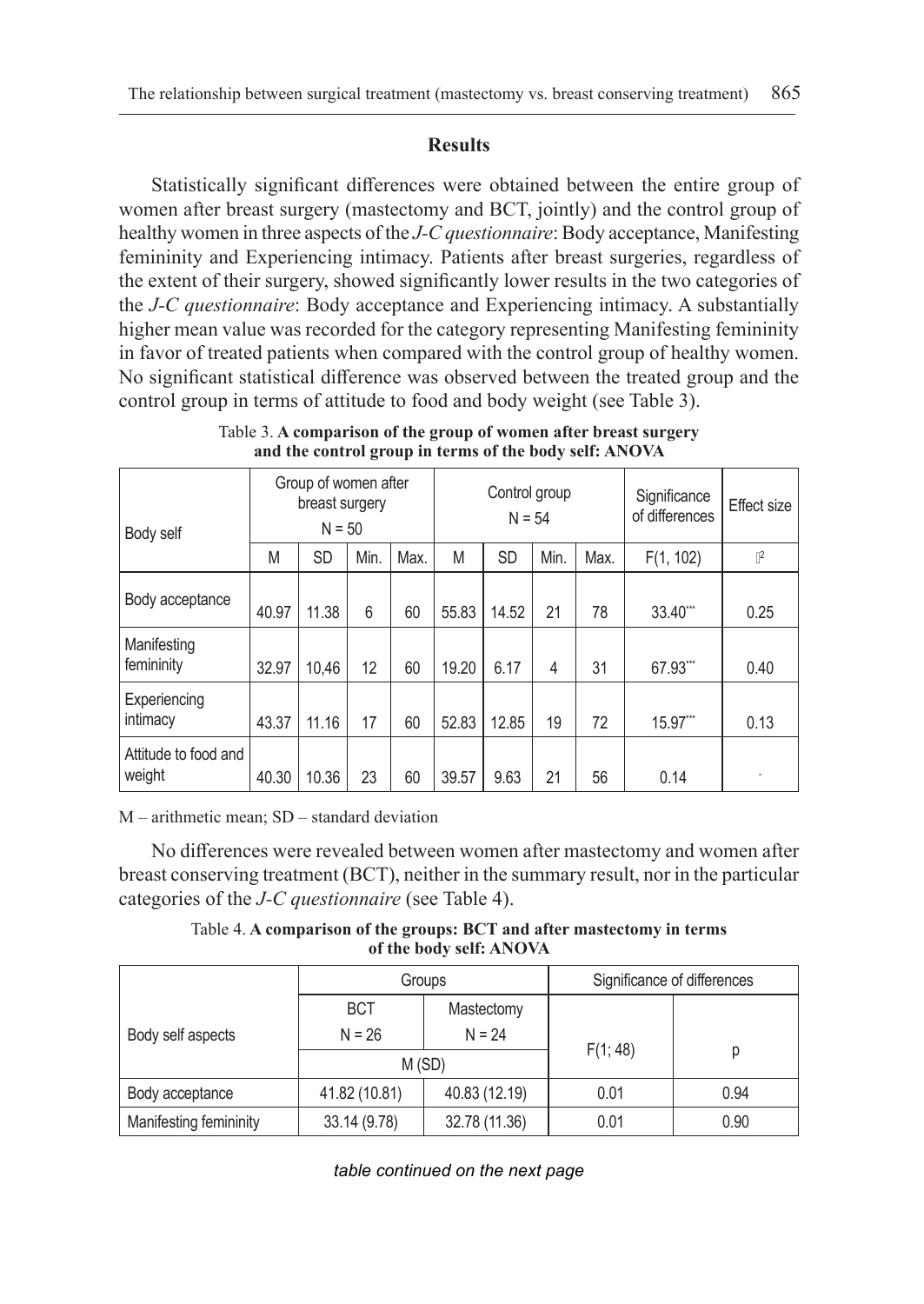| <b>Experiencing intimacy</b> | 42.92 (10.75)  | 43.85 (11.80)  | 0.09 | 0.77 |
|------------------------------|----------------|----------------|------|------|
| Attitude to food             | 38.77 (10.53)  | 41.96 (10.14)  | 1.19 | 0.28 |
| Body self                    | 162.08 (34.24) | 167.33 (38.08) | 0.17 | 0.68 |

M – arithmetic mean; SD – standard deviation

No links were observed between demographic differences, BMI, breast size before the surgery or the subjective evaluation of the scar esthetics after surgical treatment and the results of the *J-C questionnaire*.

#### **Discussion**

The research on the psychological context and psycho-social consequences of breast surgeries in women with a cancer diagnosis has a long history. However, in view of the continued improvement of surgical techniques as well as changes in the understanding of psychological mechanisms affecting the quality of life and performance in women with breast cancer, the analysis of the above-mentioned issues sustains a steady interest from researchers [3, 5, 18, 40]. Studies of this kind include works dedicated to the analysis of the theoretical construct of the body image as such [41–43], the assessment of the relationship between the body image and the quality of life [44–46], the feeling of happiness [47], the progression of cancer [9], sexuality [48], quality of the relationship with the partner [49, 50], and social performance of women after breast surgeries [51, 52]. It is worth mentioning that although over the years a number of concepts of the body image were created, the term has not yet been defined for the purposes of the scientific research [43]. The authors of this study identify the strongest with the concept of the body image defined as "the perception, thoughts and feelings of the person about their body" [33, 53]. In the context of cancer, the body image is often used to refer to psychological aspects such as sexuality, self-assessment and stigma. The way a woman experiences her body is subjective and often is the result of her thoughts, perceptions and feelings [43]. Furthermore, considerations on the importance of body image in oncological patients are not only theoretical because, as Pikler and Winterowd [9] claim, those women with breast cancer who describe their body image more favorably cope better with the course of the illness. In addition to this, the area of female breasts is traditionally associated with psychosocial issues and such attributes as: sexual identity, sexuality, maternity, attractiveness, and femininity [9, 54]. Montazeri [44] demonstrated that the sexual performance in women with breast cancer is an area which requires more attention, especially in younger cancer survivors. The author also stressed the fact that younger women with breast cancer may require psychosocial interventions which would help them deal with problems with relationships, menopausal problems, sexual performance and body image.

The results we have obtained have not revealed distinguishable differences in the body image in women depending on the extent of the surgical treatment. This result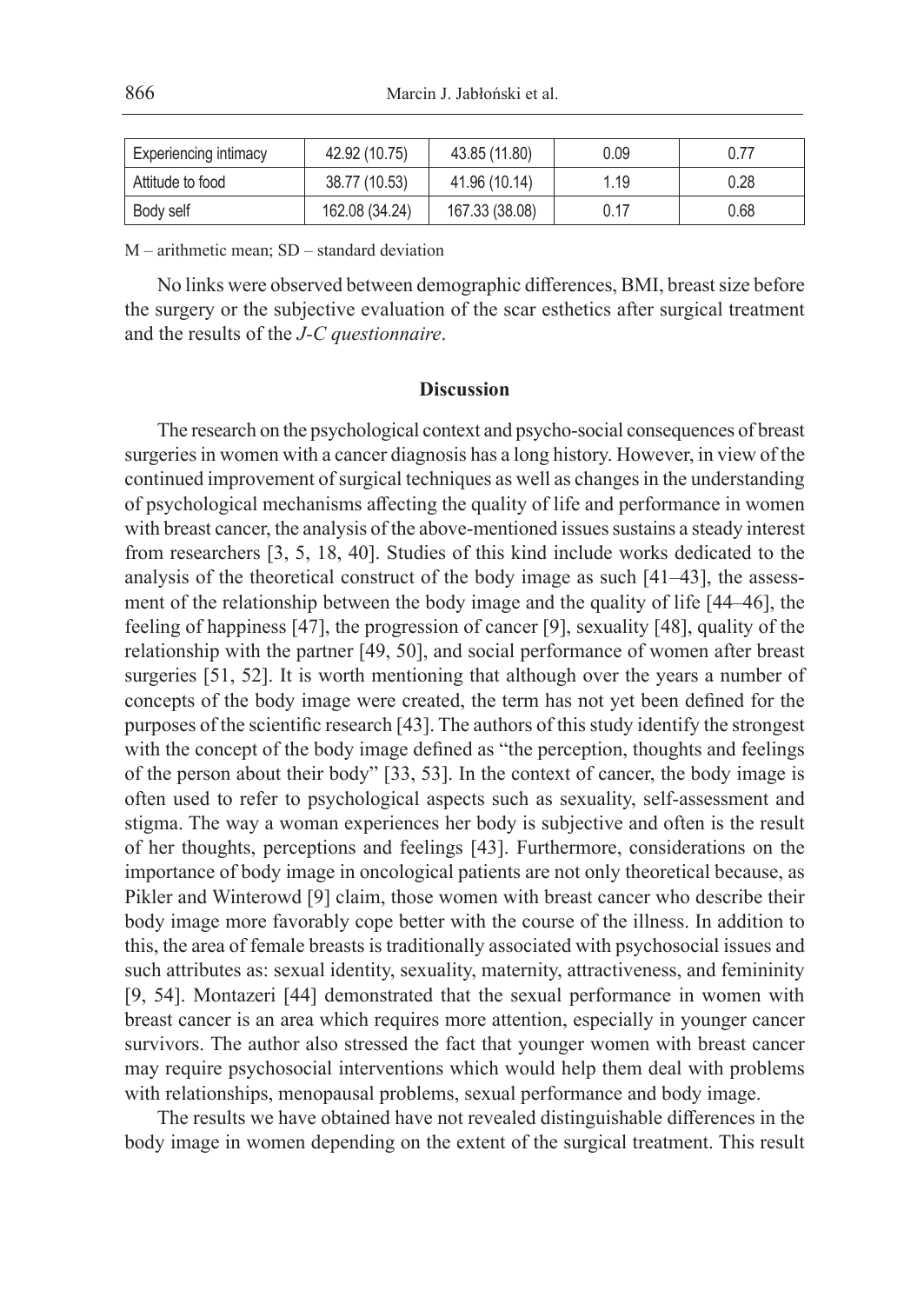differs from the observation of other authors who suggested that women who have undergone BCT have a better body image than women treated with mastectomy [48]. Despite the lack of differences in the total result of the *J-C questionnaire*, in the group of women who have undergone surgical treatment, regardless of the type of surgery, a definitely lower result in the category of body acceptance (A scale) was observed when compared with the control group. Low results in this category indicate a low acceptance of the body in treated women, a critical evaluation of their appearance and body shape as well as experiencing problems in everyday performance due to their body. Indirectly, the results could account for the ego-dystonic nature of thoughts about their body, which may trigger negative emotions. In this regard, our result is similar to current observations of other researchers carrying out studies in groups of women with breast cancer who describe symptoms of constant anxiety and prolonged distress due to the changes to the body image and body stigma associated with the oncological treatment [41, 55, 56]. When a woman cares a great deal about her appearance, the treatment of cancer may considerably increase the discrepancy between the expected and the actual appearance. The prolonged period of this discrepancy may manifest itself by constant tension and distress [57–59]. Our next observation in the group of treated women, regardless of the type of surgical operation, concerns the fact of recording significantly higher results in the category representing Manifesting femininity (K scale) in comparison with healthy women from the control group. High results in this category suggest a high level of acceptance of the self as a woman and a great involvement in manifesting femininity with the help of clothes or make-up. Taking into account the fact that the esthetics of the scar and the extent of the surgery (mastectomy vs. BCT) do not differentiate the treated group in terms of the intensity in celebrating femininity, the obtained result may indicate a deeper intrapsychological level of this experience, as well as an attempt to compensate for the loss or the mutilation of the breast by manifesting other feminine attributes. Our results point to a trend which stands in opposition to the work of other authors. For instance, Koçan and Gürsoy [60] carried out an interesting qualitative study which depicted cases of women after mastectomy who, when asked to describe their appearance, were more willing to use negative rather than positive statements about their appearance. According to the authors of the article mentioned above, the removal of the breast reduces women's self-esteem and may result in attempts to hide this loss by modifying the way they dress. The majority of participants from this study declared that they wanted to hide the loss of the breast by modifying the way they dressed and by wearing loose-fitting clothes. As a result, they achieved lower results in the area of manifesting femininity [60].

Another observation concerns experiencing intimate relationships with partners. The women examined for the purpose of this study, regardless of the type of the surgery, exhibited lower values in the area of experiencing intimacy (M scale) than women from the control group. Lower results in this category may speak for fear and tension in intimate situations with the opposite sex. They also account for a tendency to avoid such situations. As other authors suggest [50], many single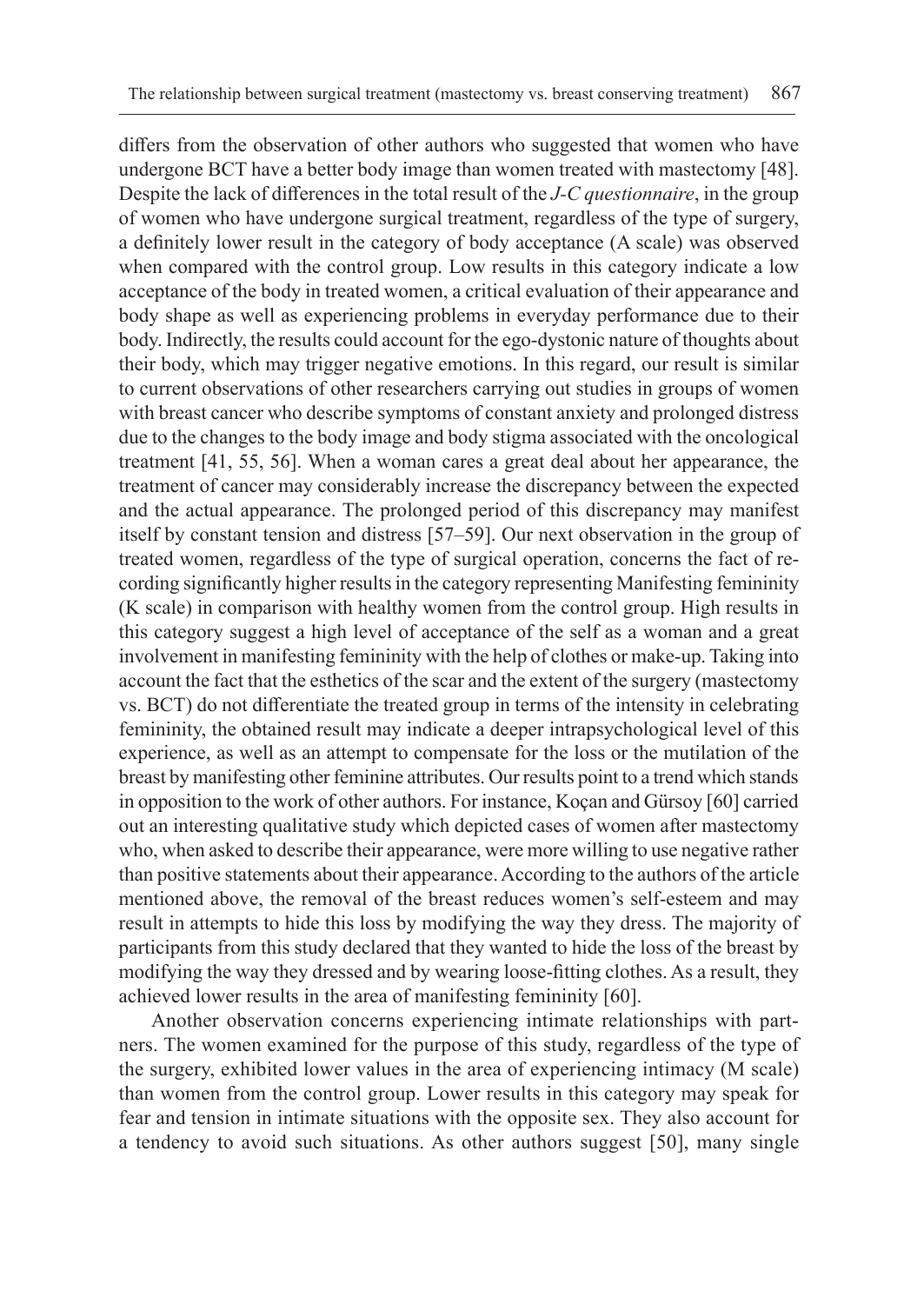women having undergone breast cancer treatment report difficulties in developing romantic relationships with men. These women also exhibit a high level of fear when arranging to go out with someone new along with the dissatisfaction with their body and low self-esteem in the area of interpersonal competence. Koçan and Gürsoy [60], in the qualitative study of women after mastectomy, also observed that some patients declared a significant deterioration in intimate relationships with their husbands and the fact of avoiding social interactions. Thus, one may conclude that the results we have come up with using the *J-C questionnaire* are consistent with the data presented in the cited studies.

Another aspect of the body self analyzed in our study was the attitude to food and body weight. We have not observed significant differences between the treated group and the control group for this variable. No significant relations were shown between the initial BMI of the treated women and their body image. These results should be seen against the background of other authors' reports discussing long-term patterns of body weight increase after cancer treatment [61] and treating the dissatisfaction with the weight gain as an important factor in the increase in mental suffering in women post mastectomy [45].

# **Conclusions**

- 1. Surgical treatment of breast cancer is significantly connected to the way patients experience their body, which is expressed in three dimensions of the body self in surveyed women.
- 2. Both after mastectomy as well as after BCT there is a similar risk of low self-acceptance and deterioration in experiencing intimate relationships with the partner.
- 3. Women treated due to breast cancer reveal higher values in the category of manifesting femininity, which may reflect the compensation mechanism for a lost or mutilated attribute of womanhood (= breast) and an attempt at reconstructing one's self-esteem.
- 4. No changes were observed in the fourth aspect of the body self: attitude to food and body weight in women after surgical treatment of breast cancer due to oncological reasons.

*The authors declare no conflict of interest.*

# **References**

- 1. Gonzalez-Angulo AM, Morales-Vasquez F, Hortobagyi GN. *Overview of resistance to systemic therapy in patients with breast cancer*. Adv. Exp. Med. Biol. 2007; 608: 1–22.
- 2. Regan JP, Casaubon JT. *Breast, Reconstruction*. StatPearls [Internet]. Treasure Island (FL): StatPearls Publishing; 2018 Jan-. 2017 Nov 29 (retrieved: 20.02.2018).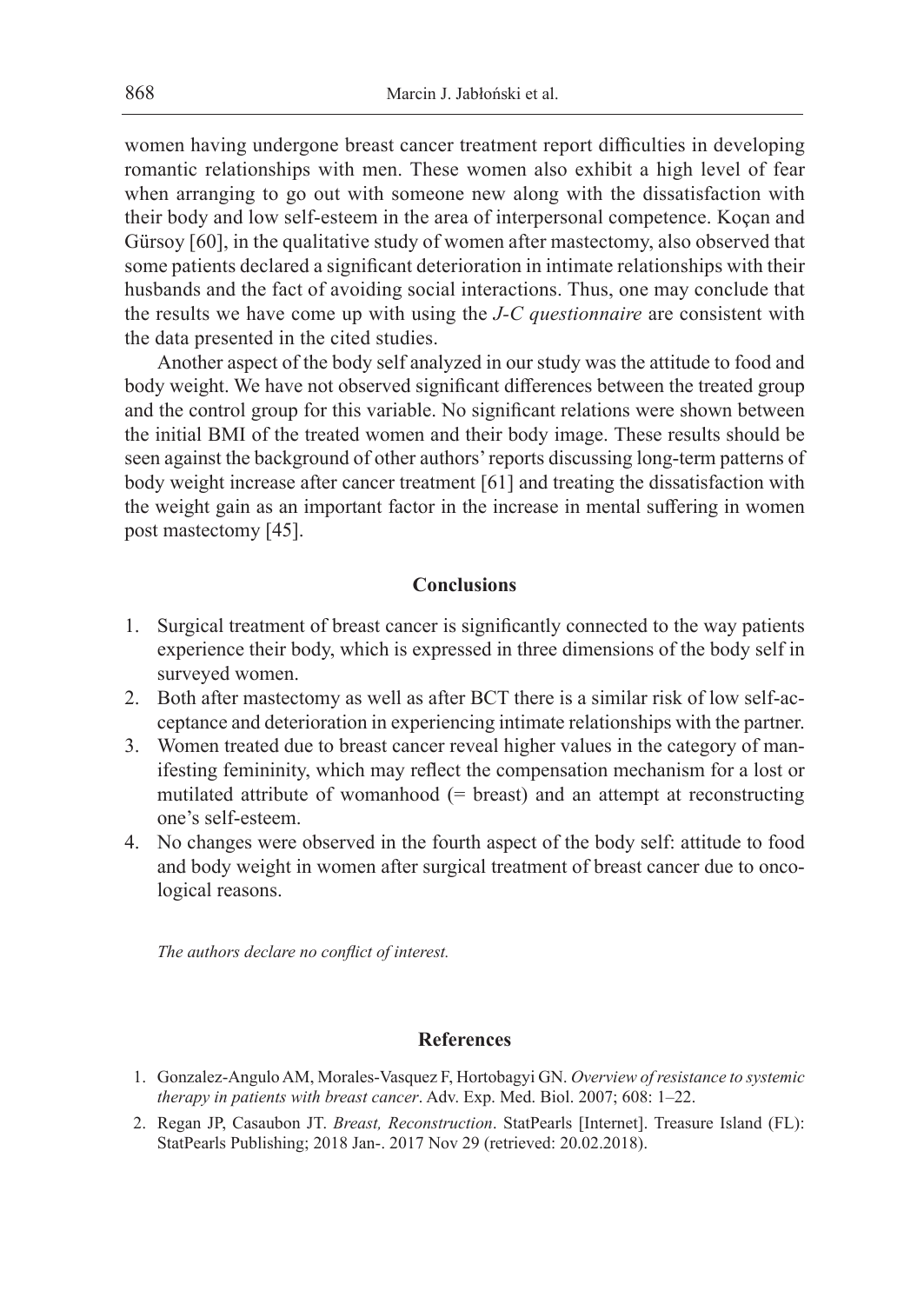- 3. Paterson CL, Lengacher CA, Donovan KA, Kip KE, Tofthagen CS. *Body image is a complex issue with the potential to impact many aspects of cancer survivorship. A systematic review*. Cancer Nurs. 2016; 39(1): E39–58.
- 4. Jassem J, Krzakowski M. *Zalecenia postępowania diagnostyczno-terapeutycznego w nowotworach złośliwych 2014 rok*. http://onkologia.zalecenia.med.pl (retrieved: 25.02.2018).
- 5. Begovic-Juhant A, Chmielewski A, Iwuagwu S, Chapman LA. *Impact of body image on depression and quality of life among women with breast cancer*. J. Psychosoc. Oncol. 2012; 30(4): 446–460.
- 6. Chow KM, Hung KL, Yeung SM. *Body image and quality of life among breast cancer survivors: A literature review*. World J. Oncol. Res. 2016; 3: 12–20.
- 7. Han J, Grothuesmann D, Neises M, Hille U, Hillemanns P. *Quality of life and satisfaction after breast cancer operation*. Arch. Gynecol. Obstet. 2010; 282(1): 75–82.
- 8. Negenborn VL, Volders JH, Krekel NMA, Haloua MH, Bouman MB, Buncamper ME et al. *Breast-conserving therapy for breast cancer: Cosmetic results and options for delayed reconstruction*. J. Plast. Reconstr. Aesthet. Surg. 2017; 70(10): 1336–1344. Doi: 10.1016/j. bjps.2017.05.005.
- 9. Pikler V, Winterowd C. *Racial and body image differences in coping for women diagnosed with breast cancer*. Health Psychology 2003; 22(6): 632–637. Doi: 10.1037/0278-6133.22.6.632.
- 10. Riedel F, Hennigs A, Hug S, Schaefgen B, Sohn C, Schuetz F et al. *Is mastectomy oncologically safer than breast-conserving treatment in early breast cancer?* Breast Care (Basel) 2017; 12(6): 385–390. Doi: 10.1159/000485737.
- 11. Weber WP, Soysal SD, El-Tamer M, Sacchini V, Knauer M, Tausch C et al. *First international consensus conference on standardization of oncoplastic breast conserving surgery*. Breast Cancer Res. Treat. 2017; 165(1): 139–149. Doi: 10.1007/s10549-017-4314-5.
- 12. Zegarski W, Głowacka I, Ostrowska Ż. *Ocena jakości życia kobiet po mastektomii na podstawie standardowych kwestionariuszy: QLQ – C30 i QLQ – BR23*. *Nowotwory*. Journal of Oncology 2010; 60(6): 532–535.
- 13. Zhang C, Hu G, Biskup E, Qiu X, Zhang H, Zhang H. *Depression induced by total mastectomy, breast conserving surgery and breast reconstruction: A systematic review and meta-analysis*. World J. Surg. 2018; 42(7): 2076–2085. Doi: 10.1007/s00268-018-4477-1.
- 14. Niechwiadowicz-Czapka T, Klimczyk A. *Przygotowanie psychiczne pacjenta do zabiegu*. Magazyn Pielęgniarki i Położnej 2008; 8: 16–17.
- 15. Pytka D, Spych M. *Jakość życia pacjentek po zabiegu mastektomii*. Journal of Public Health, Nursing and Medical Rescue 2012; 4: 42–49.
- 16. Baxter NN, Goodwin PJ, McLeod RS, Dion R, Devins G, Bombardier C. *Reliability and validity of the body image after breast cancer questionnaire*. Breast J. 2006; 12(3): 221–232.
- 17. Brytek-Matera A, Rogoza R. *The polish version of the body image avoidance questionnaire: An exploratory structural equation modeling approach*. Eat. Weight Disord. 2016; 21(1): 65–72.
- 18. Dalton EJ, Rasmussen VN, Classen CC, Grumann M, Palesh OG, Zarcone J et al. *Sexual Adjustment and Body Image Scale (SABIS): A new measure for breast cancer patients*. Breast J. 2009; 15(3): 287–290.
- 19. Hopwood P, Fletcher I, Lee A, Al Ghazal S. *A body image scale for use with cancer patients*. Eur. J. Cancer 2001; 37(2): 189–197.
- 20. Resseguier N, Noguès C, Giorgi R, Julian-Reynier C. *Psychometric properties of a French version of a Dutch scale for assessing breast and body image (BBIS) in healthy women*. BMC Women's Health 2013; 13: 24.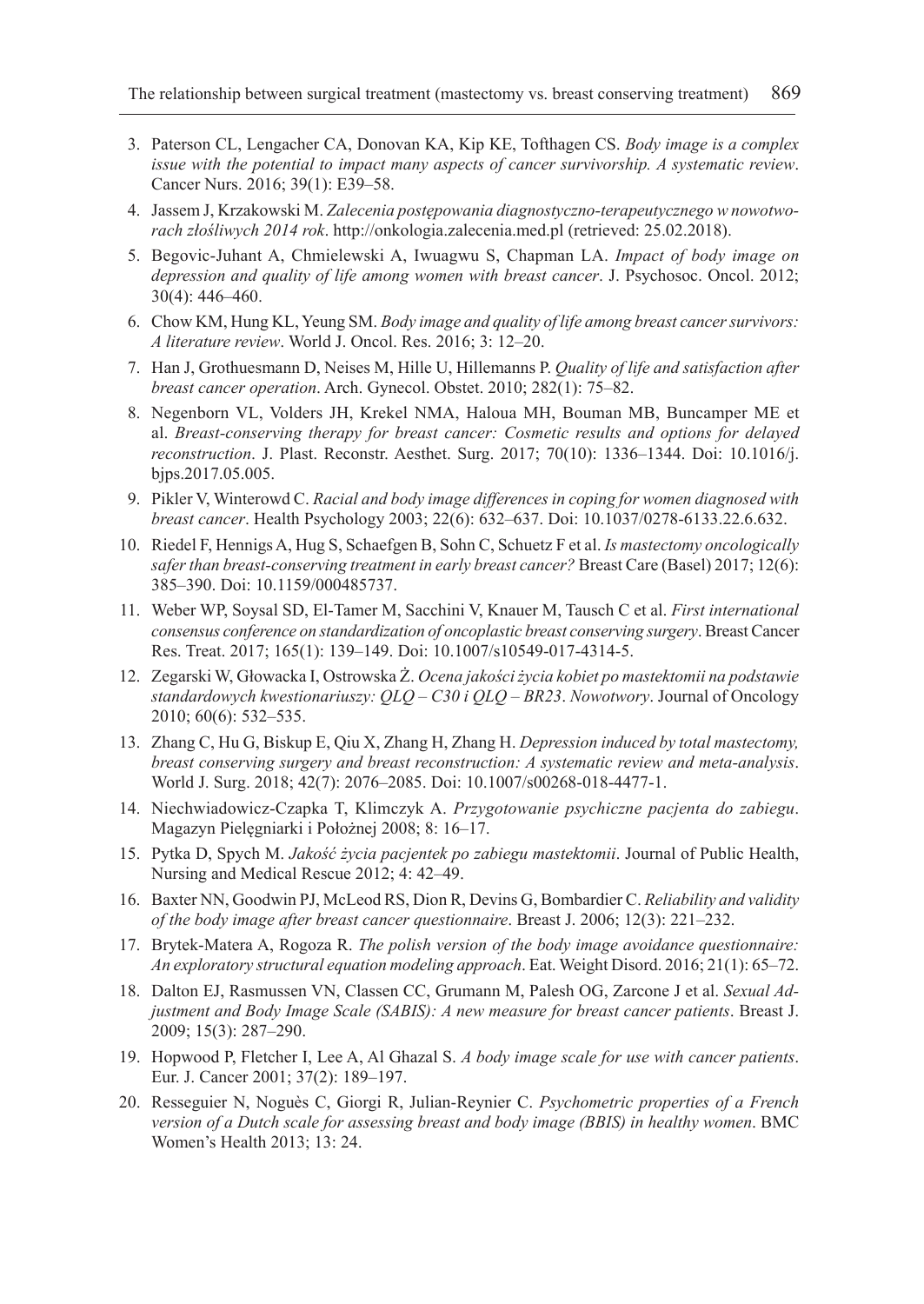- 21. Callaghan GM, Sandoz EK, Darrow SM, Feeney TK. *The Body Image Psychological Inflexibility Scale: Development and psychometric properties*. Psychiatry Res. 2015; 226(1): 45–52.
- 22. Castonguay AL, Sabiston CM, Crocker PR, Mack DE. *Development and validation of the Body and Appearance Self-Conscious Emotions Scale (BASES)*. Body Image 2014; 11(2): 126–136. Doi: 10.1016/j.bodyim.2013.12.006.
- 23. Hormes JM, Lytle LA, Gross CR, Ahmed RL, Troxel AB, Schmitz KH. *The body image and relationships scale: Development and validation of a measure of body image in female breast cancer survivors*. J. Clin. Oncol. 2008; 26(8): 1269–1274.
- 24. Rosen JC, Srebnik D, Saltzberg E, Wendt S. *Development of a body image avoidance questionnaire*. Psychol. Assess. 1991; 3(1): 32–37.
- 25. Schilder P. *The image and the appearance of the human body*. New York: International University Press; 1935.
- 26. Zhou K, He X, Huo L, An J, Li M, Wang W et al. *Development of the body image self-rating questionnaire for breast cancer (BISQ-BC) for Chinese mainland patients*. BMC Cancer 2018; 18(1): 19. Doi: 10.1186/s12885-017-3865-5.
- 27. Cole J, Paillard J. *Living without touch and peripheral information about body position and movement: Studies with dea erented subjects*. In: Bermúdez JL, Marcel A, Eilan N. ed. *The Body and the Self*. Cambridge: MIT Press; 1995. P. 245–266.
- 28. Krueger D. *Integrating body self and psychological self*. New York–London: Brunner–Routledge; 2002.
- 29. Mirucka B. *Bateria Testów do Badania Reprezentacji Ja Cielesnego*. Przegląd Psychologiczny 2017; 60(2): 243–263.
- 30. Mirucka B. *Podmiot ucieleśniony. Psychologiczna analiza reprezentacji ciała i tożsamości cielesnej*. Warsaw: Scholar; 2018.
- 31. Mirucka B, Sakson-Obada O. *Ja cielesne. Od normy do zaburzeń*. Gdannsk: Gdansk Psychological Publishing House; 2013.
- 32. Mirucka B. *Ja cielesne fundamentem osobowości*. Polskie Forum Psychologiczne 2003; 8(1/2): 30–40.
- 33. Mirucka B. *Poszukiwanie znaczenia cielesności i Ja cielesnego*. Przegląd Psychologiczny 2003; 46(2): 209–223.
- 34. Mirucka B. *Kwestionariusz Ja Cielesnego (Skala J-C)*. Przegląd Psychologiczny 2005; 48(3): 313–329.
- 35. Brytek-Matera A. *Postawy wobec ciała a obraz samych siebie u kobiet zzaburzeniami odżywiania się. Badania na gruncie teorii rozbieżności Ja Edwarda Tory Higginsa*. Psychiatr. Pol. 2011: 45(5): 671–682.
- 36. Mirucka B. *Przeżywanie własnego ciała przez kobiety z bulimią psychiczną*. Roczniki Psychologiczne 2006; 9(2): 81–99.
- 37. Mioduchowska-Zienkiewicz A. *Zachowania autoagresywne a obraz własnego ciała u kobiet z zaburzeniami odżywiania się*. Studia Psychologica. UKSW 2015; 15(1): 45–62.
- 38. Sakson-Obada O. *Pamięć ciała. Ja cielesne w relacji przywiązania i w traumie*. Warsaw: Difin; 2009.
- 39. Lelek A, Bętkowska-Korpała B, Jabłoński M. *Lęk a obraz własnego ciała u kobiet dorastających w rodzinie z problemem uzależnienia*. Psychiatr. Pol. 2011; 45(5): 683–692.
- 40. Słowik AJ, Jabłoński MJ, Michałowska-Kaczmarczyk AM, Jach R. *Evaluation of quality of life in women with breast cancer, with particular emphasis on sexual satisfaction, future perspectives*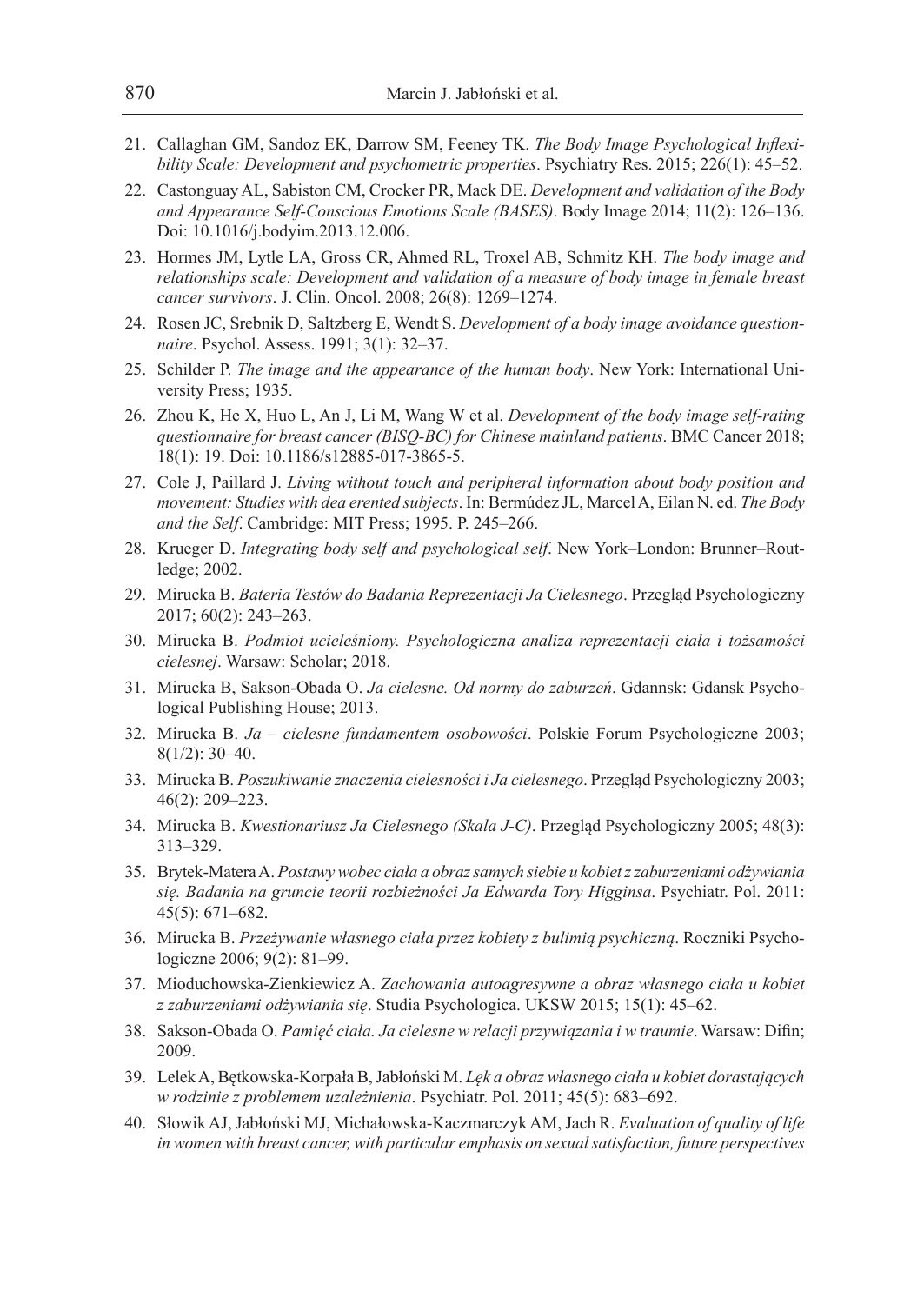*and body image, depending on the method of surgery*. Psychiatr. Pol. 2017; 51(5): 871–888. Doi: http://dx.doi.org/10.12740/PP/OnlineFirst/63787.

- 41. Esplen MJ, Wong J, Warner E, Toner B. *Restoring Body Image After Cancer (ReBIC): Results of a randomized controlled trial*. J. Clin. Oncol. 2018; 36(8): 749–756. Doi: 10.1200/ JCO.2017.74.8244.
- 42. Helms R, O'Hea E, Corso M. *Body image issues in women with breast cancer*. Psychol. Health Med. 2008; 13(3): 313–325. Doi: 10.1080/13548500701405509.
- 43. White CA. *Body image dimensions and cancer: A heuristic cognitive behavioural model*. Psycho-Oncology 2000; 9(3): 183–192. Doi: 10.1002/1099-1611(200005/06)9:3<183::AID-PON446>3.0.CO;2-L.
- 44. Montazeri A. *Health-related quality of life in breast cancer patients: A bibliographic review of the literature from 1974 to 2007*. Journal of Experimental & Clinical Cancer Research 2008; 27: 1–32. Doi: 10.1186/1756-9966-27-32.
- 45. Przezdziecki A, Sherman KA, Baillie A, Taylor A, Foley E and Stalgis-Bilinski K. *My changed body: Breast cancer, body image, distress and self-compassion*. Psychooncology 2013; 22(8): 1872–1879. Doi: 10.1002/pon.3230.
- 46. Wenzel LB, Fairclough DL, Brady MJ, Cella D, Garrett KM, Kluhsman BC, Crane LA, Marcus AC. *Age-related differences in the Quality of Life of breast carcinoma patients after Treatment*. Cancer 1999; 86(9): 1768–1774. Doi: 10.1002/(SICI)1097 – 0142(19991101)86:9<1768::AIDCN-CR19>3.0.CO;2-O.
- 47. Stokes R, Frederick-Recascino C. *Women's perceived body image: Relations with personal happiness*. J. Women Aging 2003; 15(1): 17–29. Doi: 10.1300/J074v15n01\_3.
- 48. Fobair P, Stewart S, Chang S, D'Onofrio C, Banks P, Bloom J. *Body image and sexual problems in young women with breast cancer*. Psychooncology 2006; 15(7): 579–594. Doi: 10.1002/pon.991.
- 49. Hordern A. *Intimacy and sexuality for the woman with breast cancer*. Cancer Nurs. 2000; 23(3): 230–236. http://www.ncbi.nlm.nih.gov/pubmed/10851774.
- 50. Shaw LK, Sherman KA, Fitness J, Elder E, Breast Cancer Network Australia. *Factors associated with romantic relationship formation difficulties in women with breast cancer*. Psychooncology 2018; 27(4): 1270–1276. Doi: 10.1002/pon.4666.
- 51. Manganiello A, Hoga LAK, Reberte LM, Miranda CM, Rocha CAM. *Sexuality and quality of life of breast cancer patients post mastectomy*. Eur. J. Oncol. Nurs. 2011; 15(2): 167–172. Doi: 10.1016/j.ejon.2010.07.008.
- 52. Sarwer D, Cash T. *Body image: Interfacing behavioral and medical sciences*. Aesthet. Surg. J. 2008; 28: 357–358. Doi: 10.1016/j.asj.2008.03.007.
- 53. Grogan S. *Body image: Understanding body dissatisfaction in men, women and children*, 2nd edition. New York: Routledge, Taylor and Francis Group; 2008.
- 54. Manderson L, Stirling L. *The absent breast: Speaking of the mastectomied body*. Fem. Psychol. 2007; 17(1): 75–92. Doi: 10.1177/ 0959353507072913.
- 55. Demuth A, Czerniak U, Krzykala M, Ziolkowska E. *Subjective assessment of body image by middle-aged men and women*. Studies in Physical Culture and Tourism 2012; 19(1): 25–29.
- 56. Shrestha K. *Psychological impact after mastectomy among Nepalese women: A qualitative study*. Nepal Med. Coll. J. 2012; 14(2): 153–156.
- 57. Higgins E. *Self-discrepancy: A theory relating self and affect*. Psychol. Rev. 1987; 94(3): 319–340. Doi: 10.1037/0033-295X.94.3.319.
- 58. Lazarus R. *Emotion and adaptation*. New York: Oxford University Press; 1991.